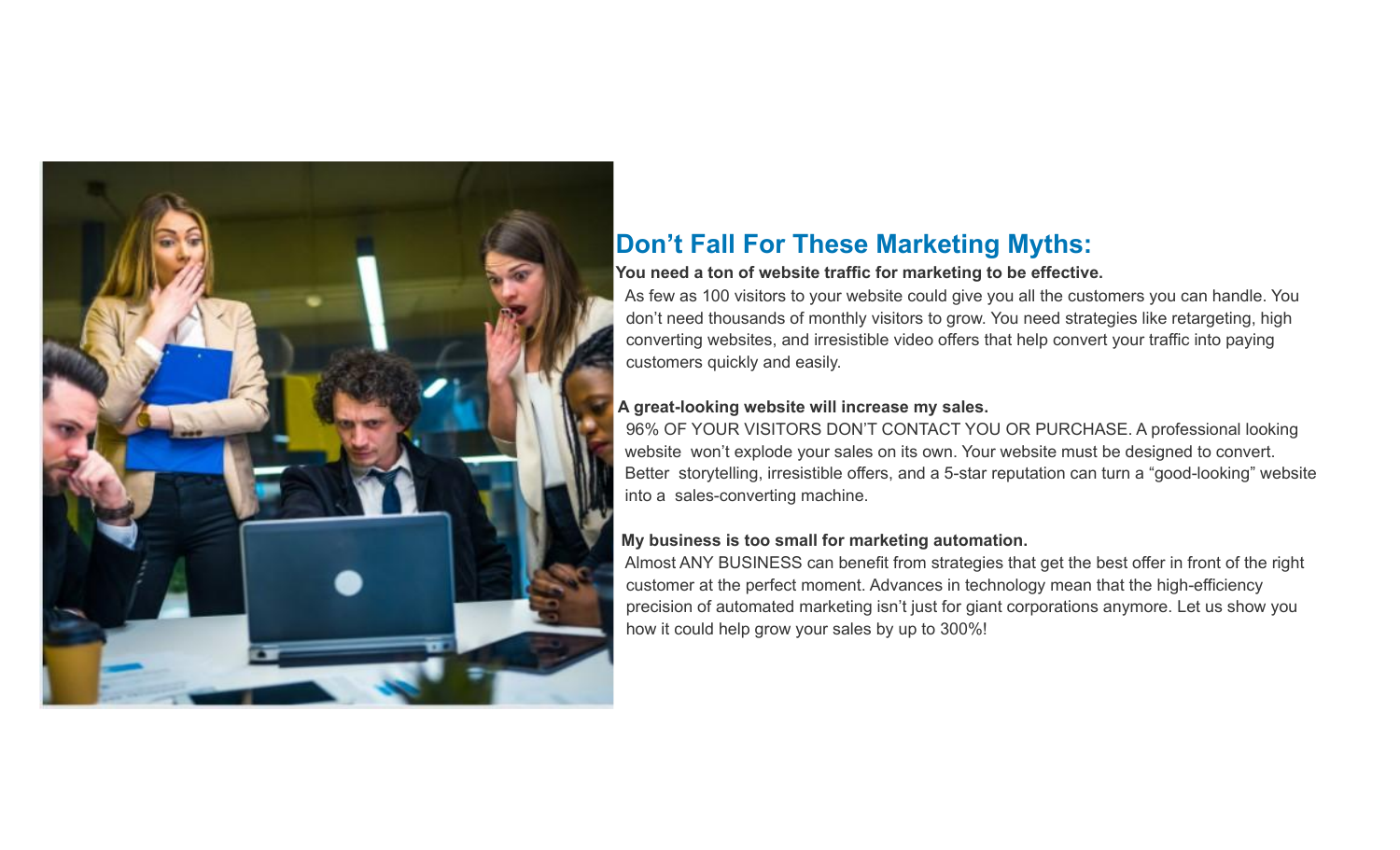

## **Don't Fall For These Marketing Myths:**

#### **Marketing is Easy - Anyone can do it.**

Marketing may sound like an easy process and that by making a social media page, you've got it covered. The truth is marketing takes an enormous amount of time and dedication if you want it to work. And, as much as you want to avoid spending money, it's not free. It's easy to opt for cheaper marketing methods to grow your business, but a successful process takes a team of experts, including researchers, designers, managers and more and is far from free. Good marketing takes a level of time and commitment that most people are not willing to make. It all comes down to results. Quality is important and strategically marketing gets results time and time again without fail. If you don't market, you may be saving money and time, but your audience decreases considerably and you'll often pay for your savings through lowered sales.

#### **I should get fast results from marketing.**

Many times, those new to marketing find themselves disappointed when their efforts don't pay off immediately. If you aren't seeing a payoff to your marketing right away, surely you must be doing something wrong, right? **Wrong!** Though online marketing may provide results more quickly than if you rely on more old-school methods, even online marketing takes time to pay off. It may take many clicks before one individual decides to contact you or make a purchase– and that's okay! One of the most popular marketing tactics (SEO) is well-known for taking months before sizable results can be seen. You're competing with established campaigns and big companies. Your marketing can make you stand out above them but it takes time so adjust your expectations surrounding time accordingly.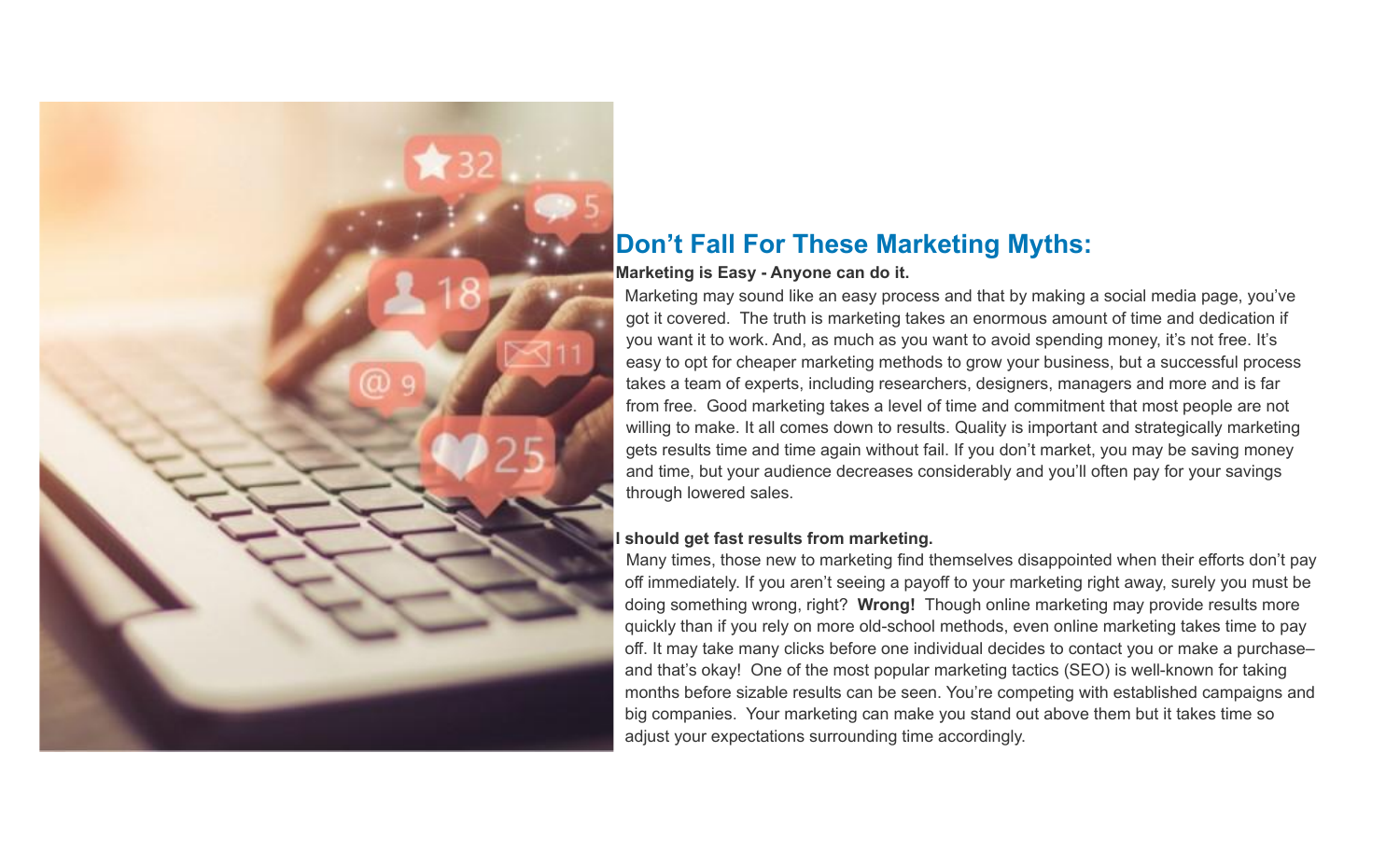

# **Don't Fall For These Marketing Myths:**

## **I have a great social media page - I don't need a website.**

Marketing on social media can be a great way to see faster results and build brand awareness, but the ultimate goal is to get users off Instagram/Facebook/LinkedIn and onto your website. Websites also provide powerful SEO tools that social media lacks, like geo-targeting in search and resources like Google My Business. Social Media algorithms are constantly changing, so what worked for you last month may not work now. Investing in a website provides stability and gives you a place to control your messaging and your marketing — and not be at the mercy of an algorithm update.

## **Online marketing is all I need.**

Of course you need an online presence with your campaigns, especially if your target audience is a bit younger or if you sell online services or products. Never underestimate the power of a well-placed brochure, radio ads, promotional items or booklet to support your online image. Traditional media marketing can provide impressive returns, especially if it's a creative way to get someone's attention outside of a screen. Great marketing plans incorporate online and offline marketing to reach a target audience. Traditional marketing efforts should, at the very least, support your brand and give people more memorable connections to your company than if they scrolled past an online ad.